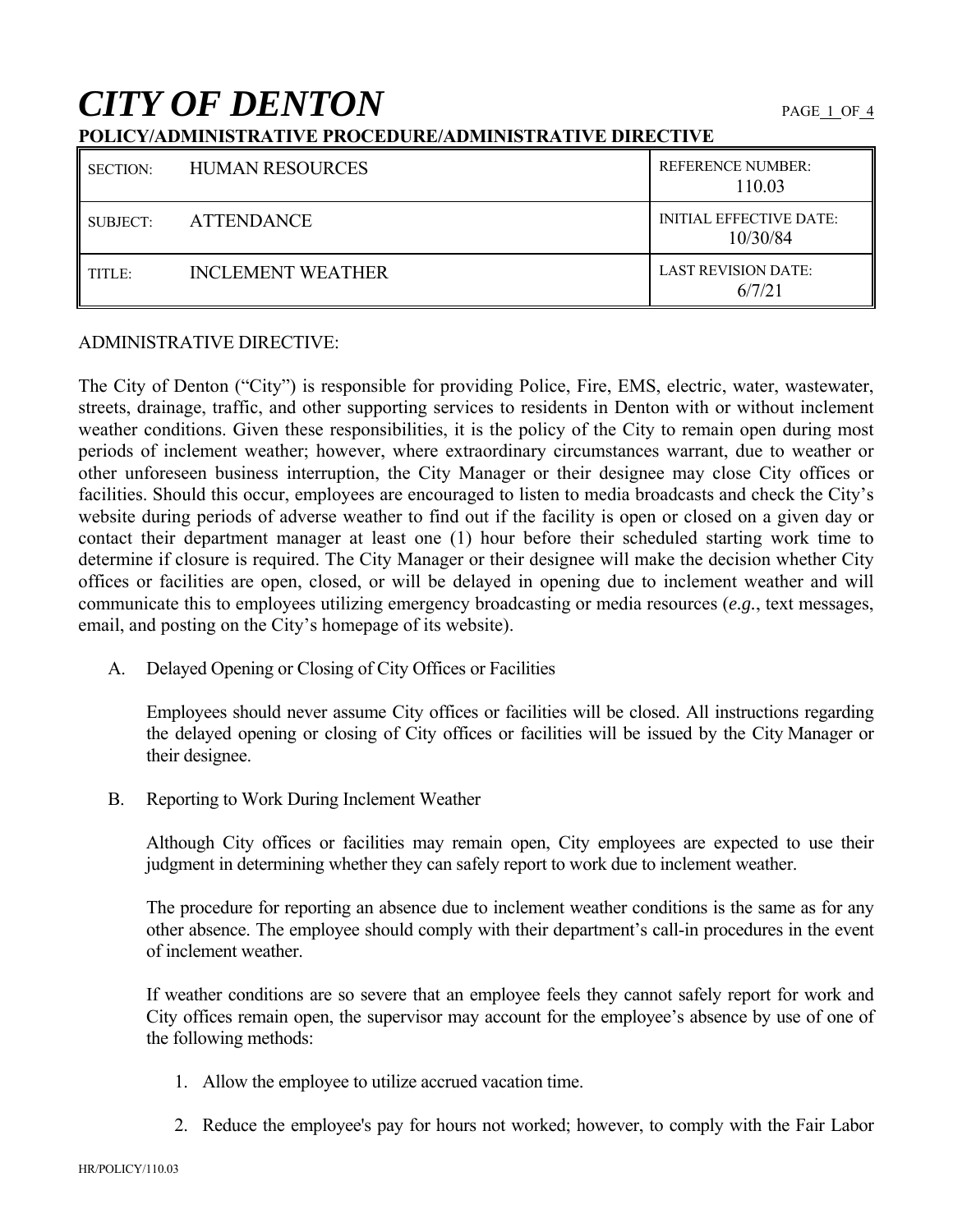#### **POLICY/ADMINISTRATIVE PROCEDURE/ADMINISTRATIVE DIRECTIVE (Continued)**

| TUTL D<br>н.<br>111LL. | EATHER<br><b>EMENT</b><br><b>WF</b><br>'NCL | <b>REFERENCE NUMBER:</b> |
|------------------------|---------------------------------------------|--------------------------|
|                        |                                             | 10.03                    |

Standards Act, exempt employees *must* be allowed to use any accrued vacation time. Any unpaid time should be coded as authorized unpaid leave.

- 3. Allow the employee to flex their time *within the same workweek* to make up some or all the time missed due to the inclement weather.
- 4. Permit the employee to telecommute for the day(s) of the inclement weather provided the employee's job duties can be performed at home. All non-exempt employees must report and record all hours worked remotely.
- 5. If the employee does not have internet service or utilities, or the internet services or any other resources necessary for the employee to perform their job duties remotely become unavailable due to the inclement weather, then the employee will not be permitted to telecommute and must either physically come into their City office and work or ask their supervisor for permission to use their vacation time or to flex their time for work time missed.
- C. Employees in Essential Positions

Employees in positions that are considered "essential" should plan to ensure that they are able to report for work in the event of inclement weather.

Department heads or their designee will determine the positions that will be essential personnel in the event of inclement weather. Supervisors shall advise employees, prior to any threat of inclement weather, that they are in positions considered to be essential in the event of inclement weather. Employees also have a responsibility to check with their supervisor to ensure that they are not in a position that is considered essential in the event of inclement weather.

As the City is responsible for providing vital public services, department heads or their designee may modify an employee's position that was initially categorized as non-essential to essential given the needs of the department and the City during a period of inclement weather. If this occurs, the employee's supervisor will advise the employee that their position has been modified to essential.

The City is responsible for vital public services that must be continued regardless of weather conditions; therefore, employees in essential positions will be *required to report for work* unless informed otherwise by their supervisor. Employees in essential positions who work during inclement weather will receive regular pay. Overtime will be calculated for non-exempt employees when hours worked exceed 40 in the workweek (for Police and Fire Civil Service exceptions, see the Overtime policy no. 106.04.).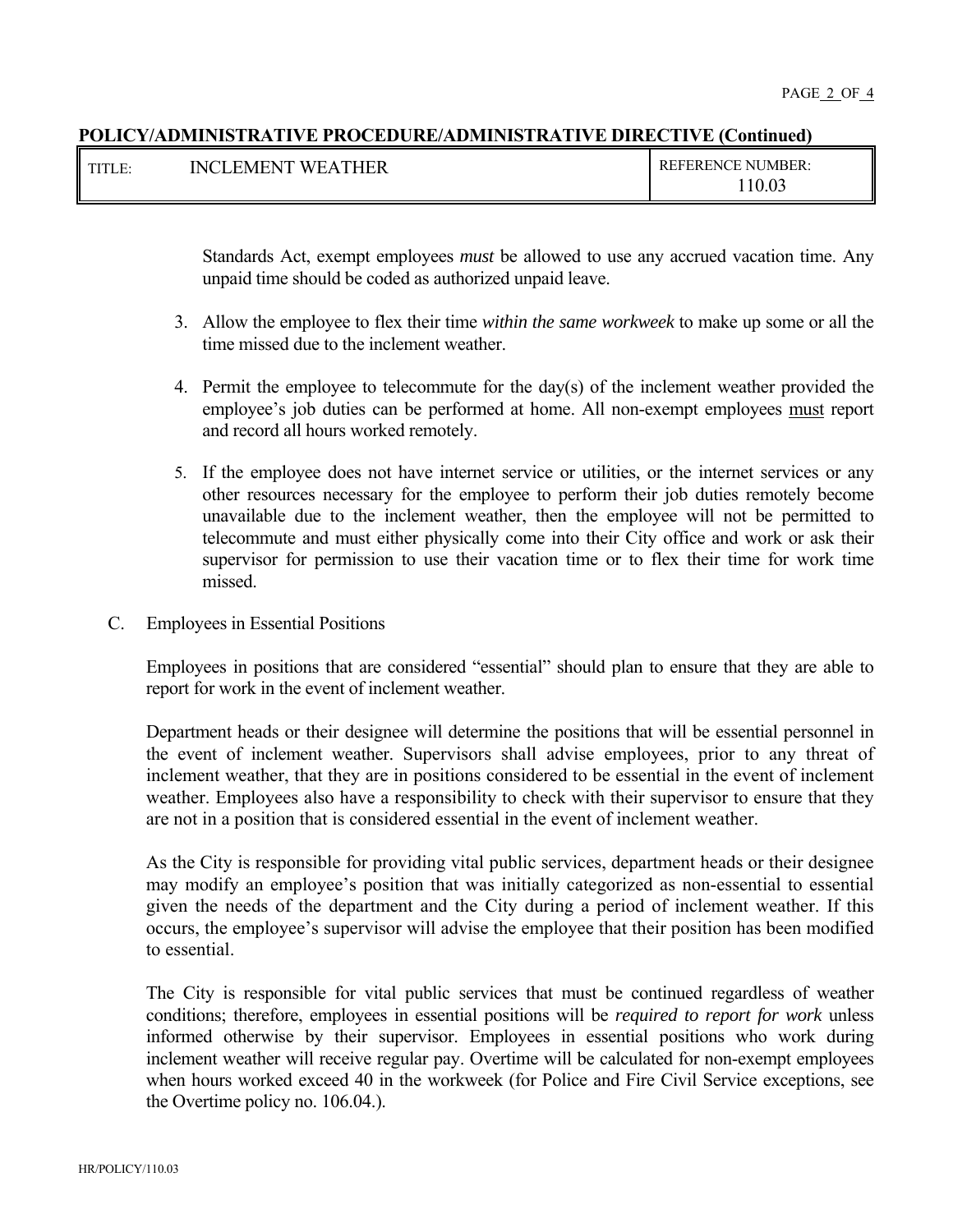## **POLICY/ADMINISTRATIVE PROCEDURE/ADMINISTRATIVE DIRECTIVE (Continued)**

| THTT D | <b>WEATHER</b> | NUMBER:          |
|--------|----------------|------------------|
| н.     | NCL.           | <b>REFERENCE</b> |
| 111LC. | . FMFNT :      |                  |
|        |                | 10.03            |

 If a non-exempt employee in an essential position fails to report for duty, the supervisor will consider the relevant facts provided to determine if the employee's failure to report for duty is reasonable. If the supervisor determines the employee's reason for failing to report for duty is unreasonable, the supervisor may allow the employee to use accrued vacation time or may elect to code the employee's time as unauthorized unpaid leave. Before coding the employee's time as unauthorized unpaid leave, the supervisor must consult with Human Resources. Any use of unauthorized, unpaid leave may be accompanied by corrective action pursuant to the Corrective Action policy no. 109.01.

Although an exempt employee must be paid any accrued vacation time if they fail to report to work, an exempt employee in an essential position may still be subject to corrective action, including a suspension without pay. The level of corrective action used shall be proportionate to the severity of the offense and the employee's prior corrective action history.

D. Compensation During Inclement Weather Conditions

If City offices have delayed openings, early closures, or are closed entirely by the City Manager or their designee due to inclement weather, employees in regular full-time or regular part-time "nonessential" positions will be paid, but only if normally scheduled to work that day and only for those hours that the employee would normally work. This time off will be recorded as "authorized paid leave" and will not be considered time worked for overtime purposes. Seasonal and temporary employees will not be paid; however, supervisors are encouraged to allow employees to make up the hours lost when possible.

If an employee's position can be performed when telecommuting and the employee's supervisor approves the temporary telecommuting arrangement due to inclement weather, the employee is expected to work from their remote location as they normally would work in order to be compensated.

If City offices have delayed openings, early closures, or are closed entirely by the City Manager or their designee due to inclement weather and if the employee cannot telecommute from their remote location due to loss of internet or power, the employee will be paid, but only if normally scheduled to work that day and only for those hours that the employee would normally work. This time off will be recorded as "authorized paid leave" and will not be considered time worked for overtime purposes.

If City offices is open and the employee has been permitted to telecommute from home due to inclement weather, an employee will be paid for their actual hours worked. If the employee becomes unable to telecommute from their remote location due to a loss of internet or power and cannot perform any of their job duties without internet services or power, the employee will not be paid for loss time in which they did not actually work. However, the employee can use their accrued